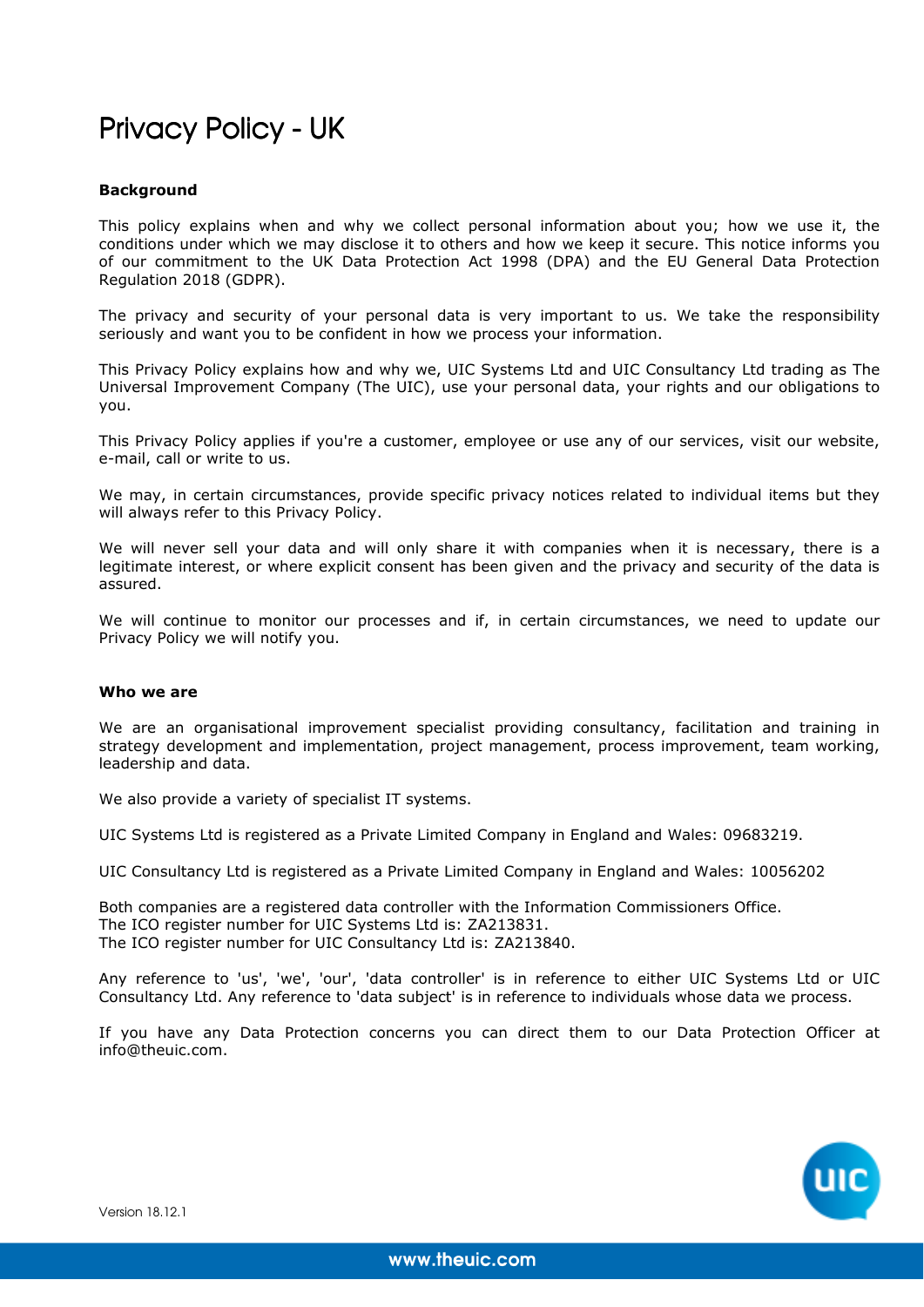# **Data Protection Principles**

Personal Data must be processed in accordance with six Data Protection Principles under the DPA and GDPR. It must:

- be processed fairly, lawfully and transparently
- be collected and processed only for specified, explicit and legitimate purposes
- be adequate, relevant and limited to what is necessary for the purposes for which it is processed
- be accurate and kept up to date to the best of our knowledge. Any inaccurate data will be rectified or deleted without delay
- not be kept for longer than is necessary for the purposes for which it is processed; and
- be processed securely.

We are accountable for any non-compliance with these principles. We will take all steps reasonably necessary to ensure that your data is treated securely and in accordance with the principles of the DPA and GDPR.

# **What data we collect and how we use it**

Under the DPA there are two types of personal data (personal information) that you may provide to us:

- Personal data: is the general information that you supply about yourself such as your name, address, gender, date of birth and contact details;
- Sensitive personal data: is, by its nature, more sensitive and may include your racial or ethnic origin, health or criminal convictions. We do not request or hold this type of data.

Our key reasons for collecting data to then be processed are listed below.

- Marketing and selling (including direct marketing to individuals)
- Other consultancy and advisory services

We will ask for relevant information to enable us to fulfil our obligation to you or provide the service requested.

During the process of data collection we will ask for your consent to enable us to contact you with information about services available to you. These choices form your marketing communication preferences and will determine the type of information we send you.

Your consent will be, where possible, requested at the point you supply the data. We may request your data for a single specific use but will always refer back to this privacy policy.

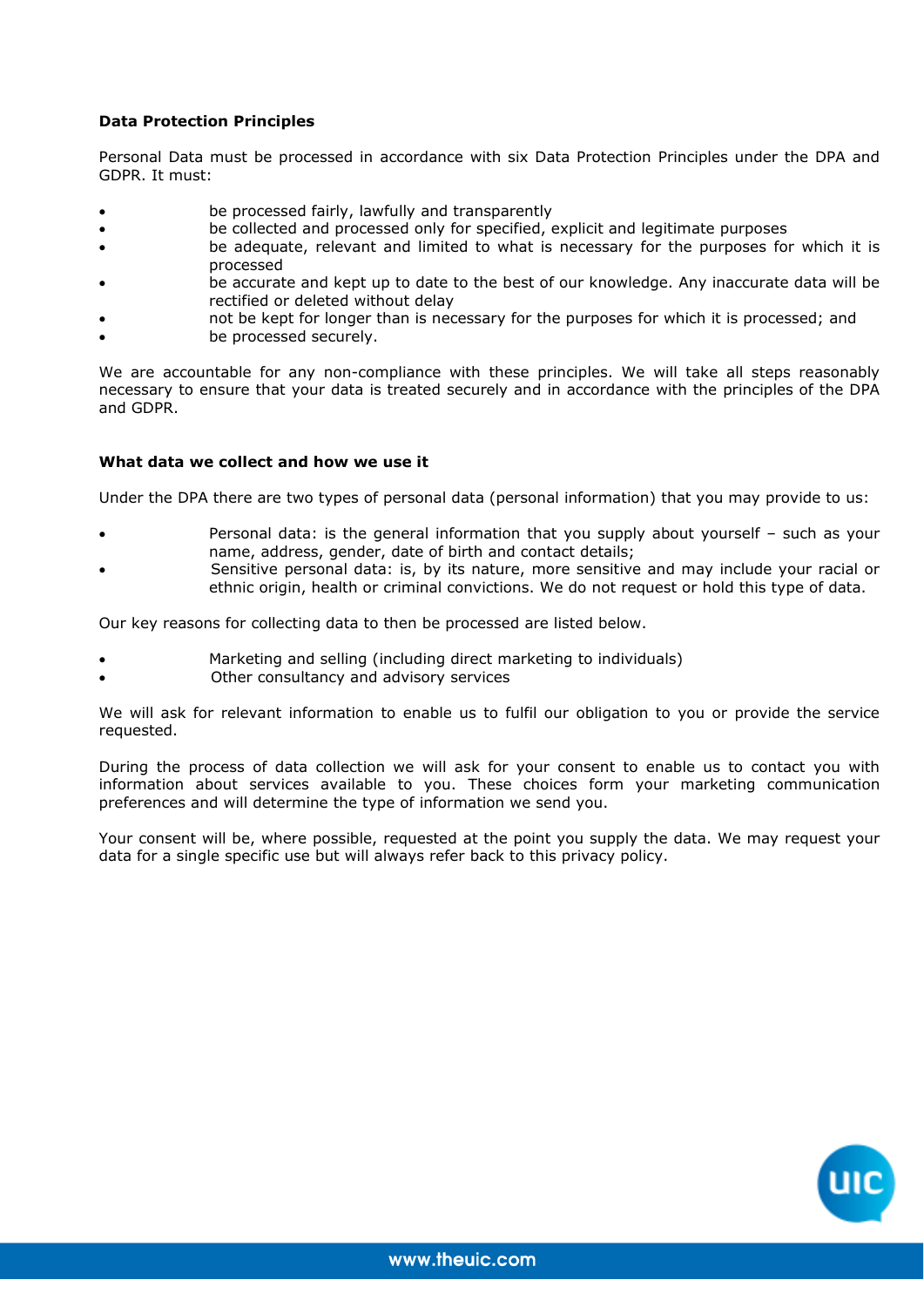# **Legal basis for processing your data**

In order to process your information we must have a lawful reason for doing so. The four most common reasons why we process your data are as follows;

- **Contractual**
- Legitimate interest
- Consent
- Legal Obligation

We will only process (use) your personal information if we have:

- a contract with you or your company to provide a service or product. We will use your personal data accordingly e.g. as a legitimate interest in order to provide the service or information required e.g. we will pass your details to our data processors, agreed by contract, to print and send your Yearbook.
- your express consent that we have on record to allow us to send you specific communications.

#### **What is Legitimate Interest?**

This is the legal ground for us to process your personal information if we have a genuine and legitimate reason for doing so. Legitimate interests do not harm your rights and interests as an individual.

Examples of where we would use grounds of legitimate interest to process your data would include the following.

- To send you your Yearbook
- Confirm your right to request a manual update via our website
- To send you invites to courses and conferences

We will only use your personal data on the relevant lawful grounds as detailed above. We will do this in accordance with the EU General Data Protection Regulations (GDPR) which come into effect on the 25th May 2018 and the Privacy and Electronic Communications Regulations (PECR).

#### **Marketing data**

We will never send you marketing communications without your specific consent. Upon receiving your consent to marketing, we will then process your information for marketing purposes in line with your preferences. If you choose not to consent to marketing when a request is made, this will have no effect on accessing our services.

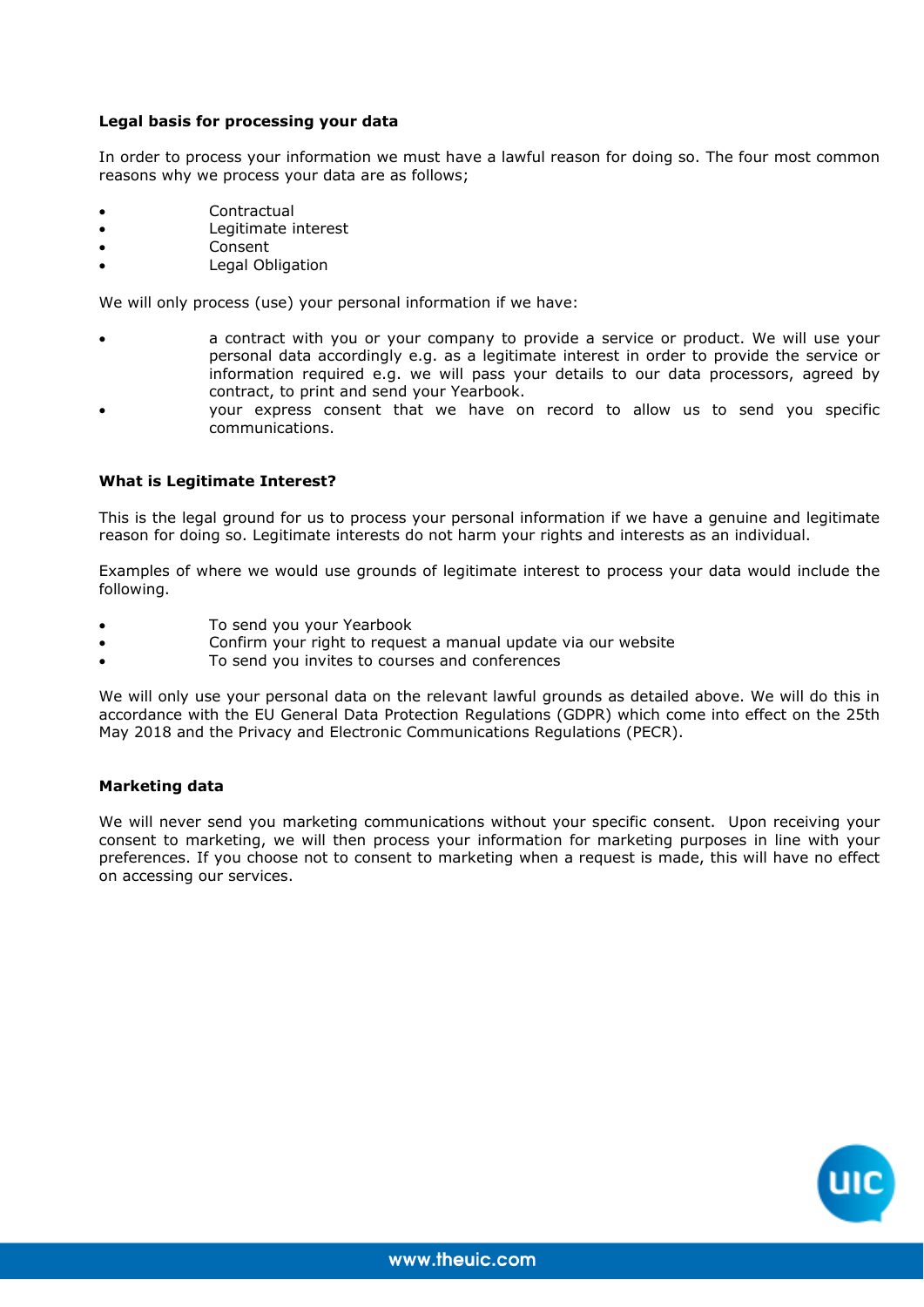#### **Who we share your data with**

We use external companies who have all been required to provide evidence of Data Protection Compliance. Your information will not be used for anything other than the required service detailed in the Data Sharing agreement between the UIC and the third party Data Processor.

#### **How do we protect your Personal Data?**

We are fully committed to ensuring your information and privacy are protected in accordance with your rights under DPA and GDPR.

We are committed to protecting the data we hold about you and ensuring it is secure, private and confidential. We have put in place robust technical, physical and managerial controls to protect the confidentiality, integrity and availability of information we hold about you.

We operate a robust and thorough process for assessing, managing and protecting new and existing systems which ensures that they are up to date and secure against the ever changing threat landscape. Our staff are given information security and data protection training as part of an induction process and annually thereafter to reinforce responsibilities and requirements set out in our information security policies.

When you trust us with your data we will always keep your information secure to maintain your confidentiality. By utilising strong encryption when your information is stored or in transit we minimize the risk of unauthorised access or disclosure; when entering information on our website, you can check this by right clicking on the padlock icon in the address bar.

#### **How long will we keep your data for?**

We will only use and or store your information for as long as it is required for the purpose it was collected. The purpose will determine how long it will be kept. This can sometimes be to meet a statutory or legal requirement. If we have explicitly informed you of the length of time we will securely destroy the data in question once that time has lapsed.

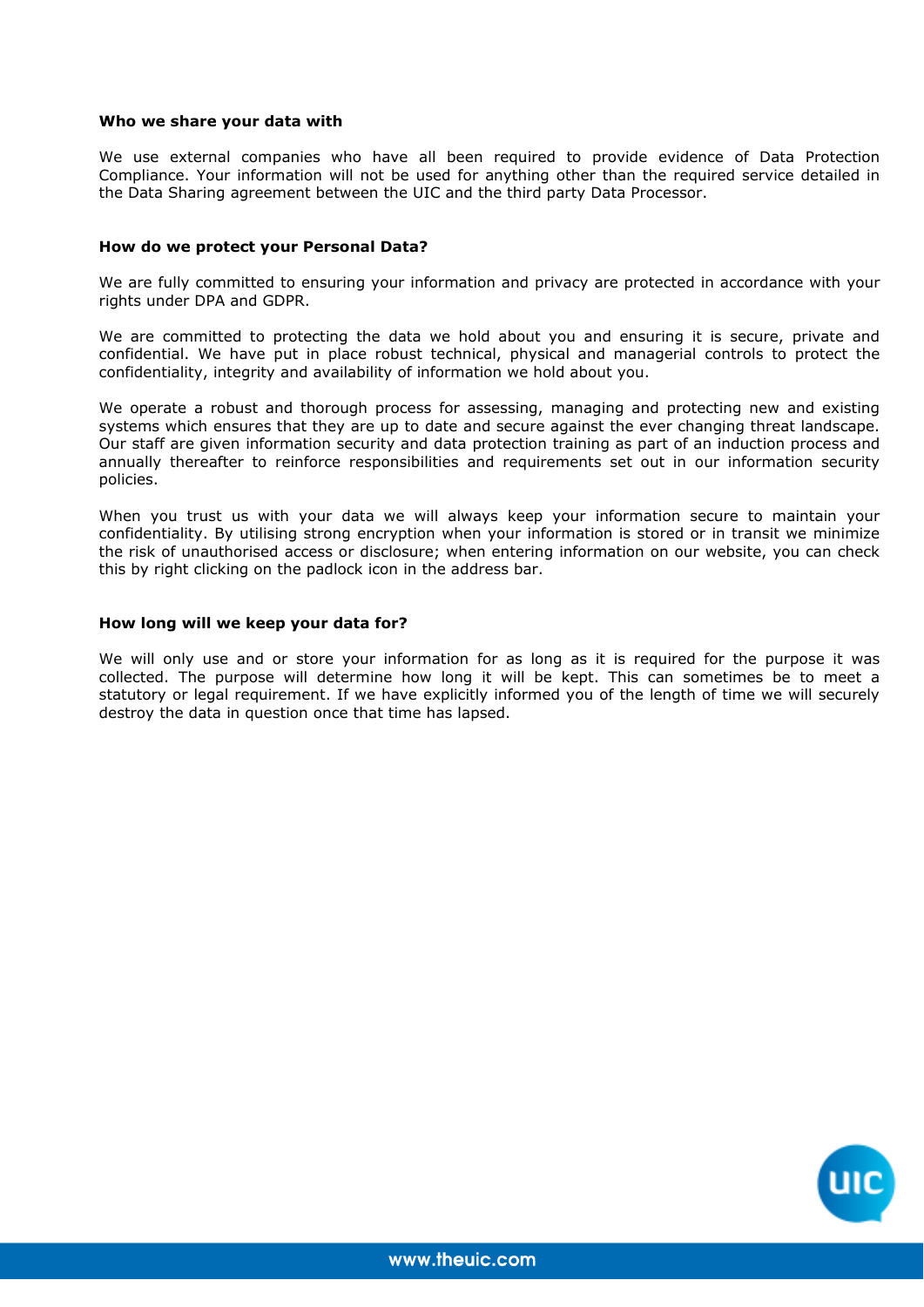# **Your rights**

You have a number of rights under GDPR and this section briefly highlights them. For more information visit www.ico.org.uk (http://www.ico.org.uk/)

- (1) The right to be informed We need to inform you what we are collecting and why. This privacy policy and any related fair processing notice provides this information.
- (2) The right of access You have the right of access to your personal data and supplementary information. This information is free unless there is unreasonable effort upon which a charge may be made by the Data controller. A request is required in writing and must be specific to a set of data and or a time frame for when the data is required. The UIC must provide you with this information within one month; this may be extended to two months dependent on the nature and complexity of the request.

If you would like to make a request, please contact us by e-mail using info@theuic.com or write to us at Data Request,17 Knowl Avenue, Belper, Derbyshire, DE56 2TL. You will be asked to provide the following details:

- The personal information you want to access
- Where it is likely to be held
- The data range of the information you wish to access

If we do hold personal data about you we will give you a copy of the information in an understandable format together with an explanation of why we hold and use it.

- (3) The right to rectification The right to have your personal data rectified if it is incomplete or inaccurate.
- (4) The right to erasure The right for the deletion of data where there is no compelling reason for its continued processing.
- (5) The right to restrict processing The right to suppress or restrict processing. The data controlled could retain the data but no longer process it.
- (6) The right to data portability The right to retain their own personal data and use it across multiple services.
- (7) The right to object The right to object to process for legitimate interest, direct marketing and scientific purposes.
- (8) Rights in relation to automated decision making and profiling Right to object to automated decision making.